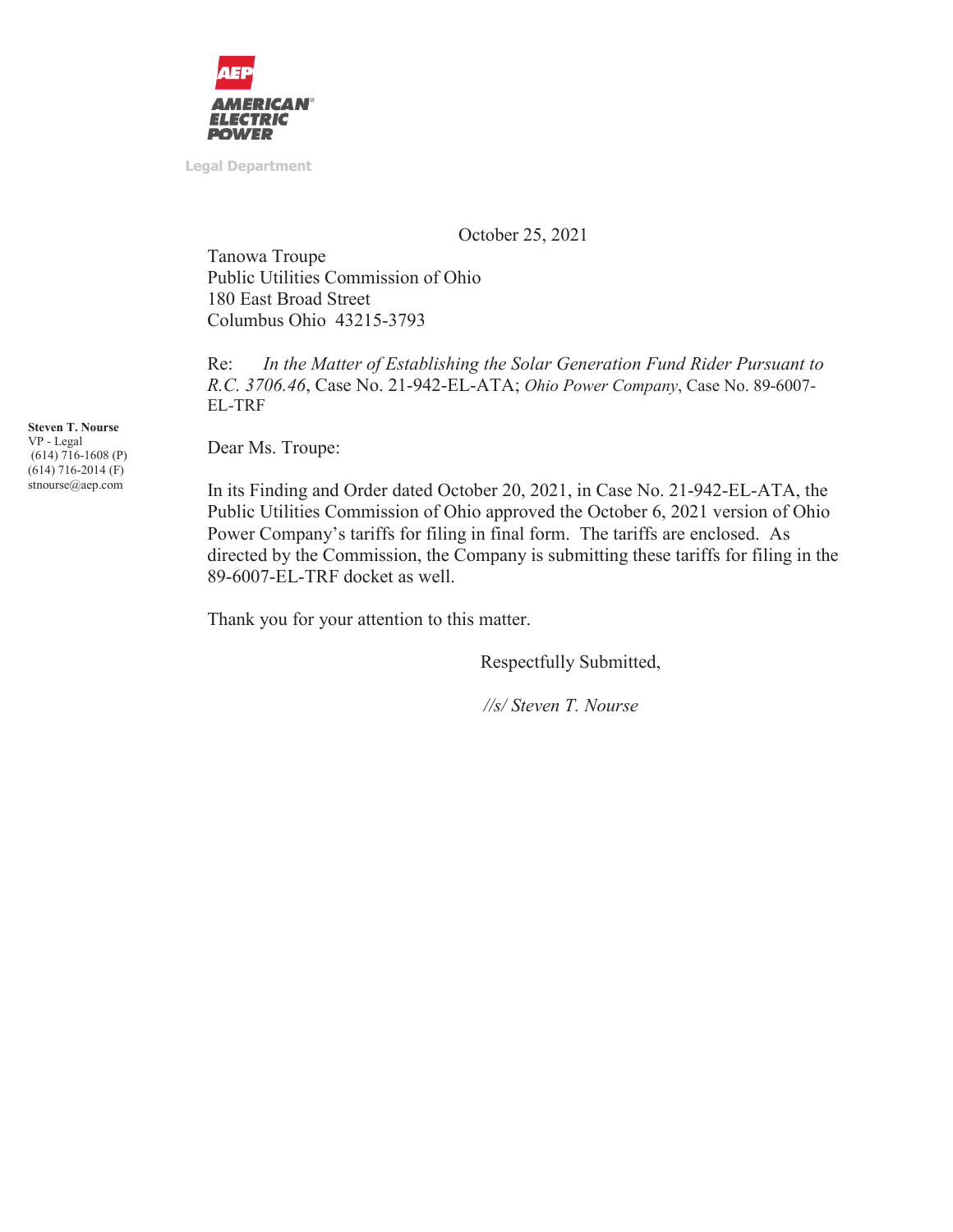### P.U.C.O. NO. 20

### Solar Generation Fund (SGF) RIDER

#### Ohio Power and Columbus Southern Power Rate Zones

Effective November 1, 2021, all customer bills subject to the provisions of this Rider, including any bills rendered under special contract, shall be adjusted by the monthly Solar Generation Fund (SGF) Rider charge as follows:

| Schedule        | Charge                                                                  | Rate       |
|-----------------|-------------------------------------------------------------------------|------------|
| Residential     | \$/month                                                                | \$0.10     |
| Non-Residential | \$/kWh up to 833,000 kWh<br>with a per customer<br>monthly cap of \$242 | \$0.000285 |

This Rider is subject to reconciliation and refunds, consistent with Section 3706.46 of the Revised Code and the Entries in Case No. 21-0447-EL-UNC.

Filed pursuant to Order dated October 20, 2021 in Case No. 21-0942-EL-ATA.

Issued: October 25, 2021 Effective: November 1, 2021

Issued by Marc Reitter, President AEP Ohio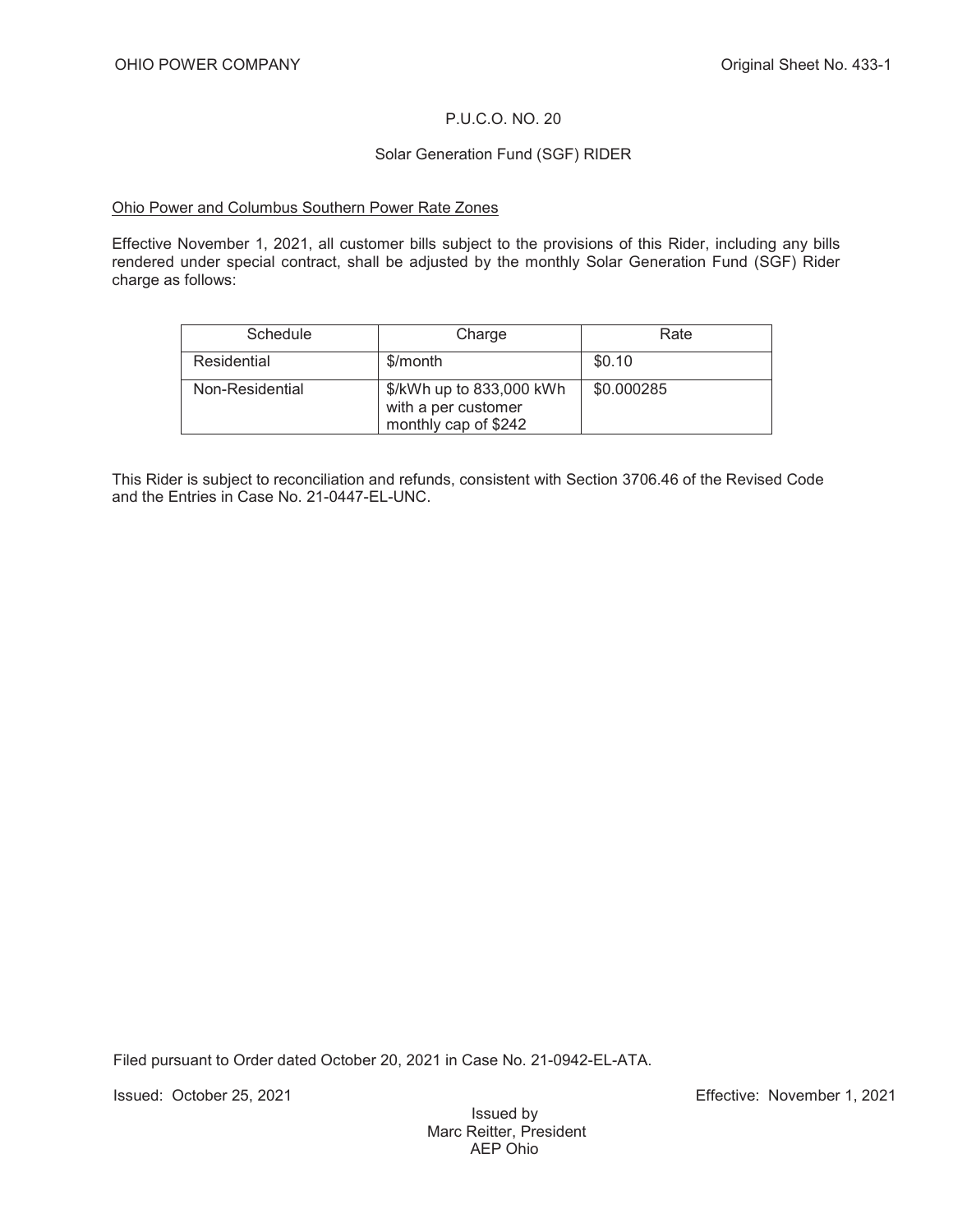### P.U.C.O. NO. 20

#### OAD – Solar Generation Fund (SGF) RIDER (Open Access Distribution – Solar Generation Fund Rider)

#### Ohio Power and Columbus Southern Power Rate Zones

Effective November 1, 2021, all customer bills subject to the provisions of this Rider, including any bills rendered under special contract, shall be adjusted by the monthly Solar Generation Fund (SGF) Rider charge as follows:

| Schedule        | Charge                                                                  | Rate       |
|-----------------|-------------------------------------------------------------------------|------------|
| Residential     | \$/month                                                                | \$0.10     |
| Non-Residential | \$/kWh up to 833,000 kWh<br>with a per customer<br>monthly cap of \$242 | \$0.000285 |

This Rider is subject to reconciliation and refunds, consistent with Section 3706.46 of the Revised Code and the Entries in Case No. 21-0447-EL-UNC.

Filed pursuant to Order dated October 20, 2021 in Case No. 21-0942-EL-ATA.

Issued: October 25, 2021 Effective: November 1, 2021

Issued by Marc Reitter, President AEP Ohio